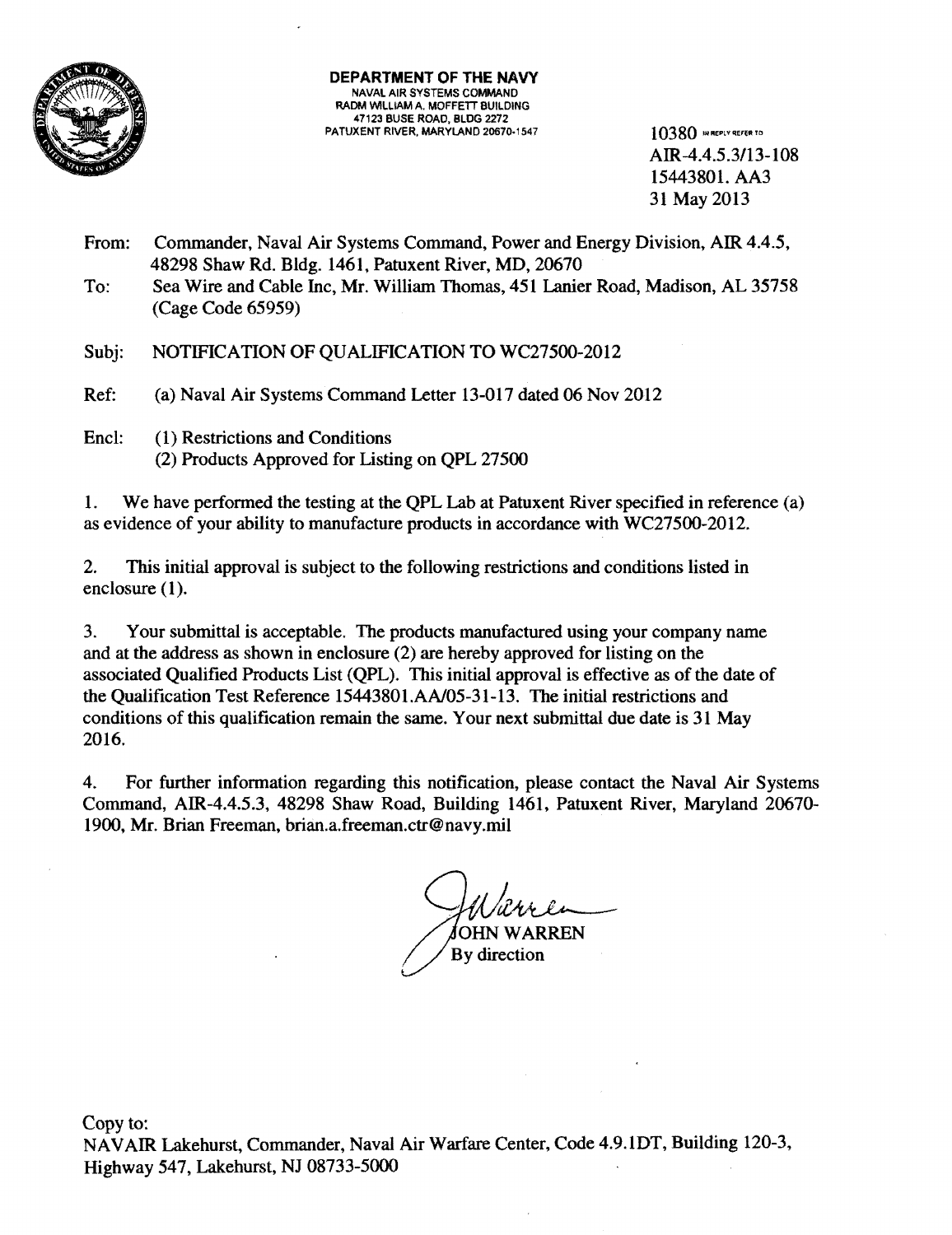# **RESTRICTIONS AND CONDITIONS**

- a. It does not guarantee acceptance of the products in any future purchase.
- b. It does not constitute a waiver of any requirements of the specification(s) or of the provisions of any contract.
- c. Any use of this approval for publicity, advertising, or sales shall not state or imply that the products are the only products of that type so qualified, or that the United States Government in any way recommends or endorses the products. Failure to comply shall be cause for removal of the products from the QPL.
- d. It applies only to products manufactured in the plant(s) specified in this notification.
- e. It applies to amendments or revisions of the specifications, unless otherwise notified.
- f. It applies only to products identical to that or those qualified. We must be advised in advance of any intended change to the products and must be provided with a complete description of the change. Failure to notify us of any change to the products shall be cause for removal from the QPL regardless of the extent of the change.
- g. Failure to comply with retention of qualification requirements listed in the subject specification shall be cause for removal from the QPL.
- h. We reserve the right to retest production units for qualification conformance and to withdraw qualification approval if warranted.
- i. Acquisition of products from foreign sources will be subject to all official agreements made by the United States Government, laws, and policies affecting acquisition of foreign made products.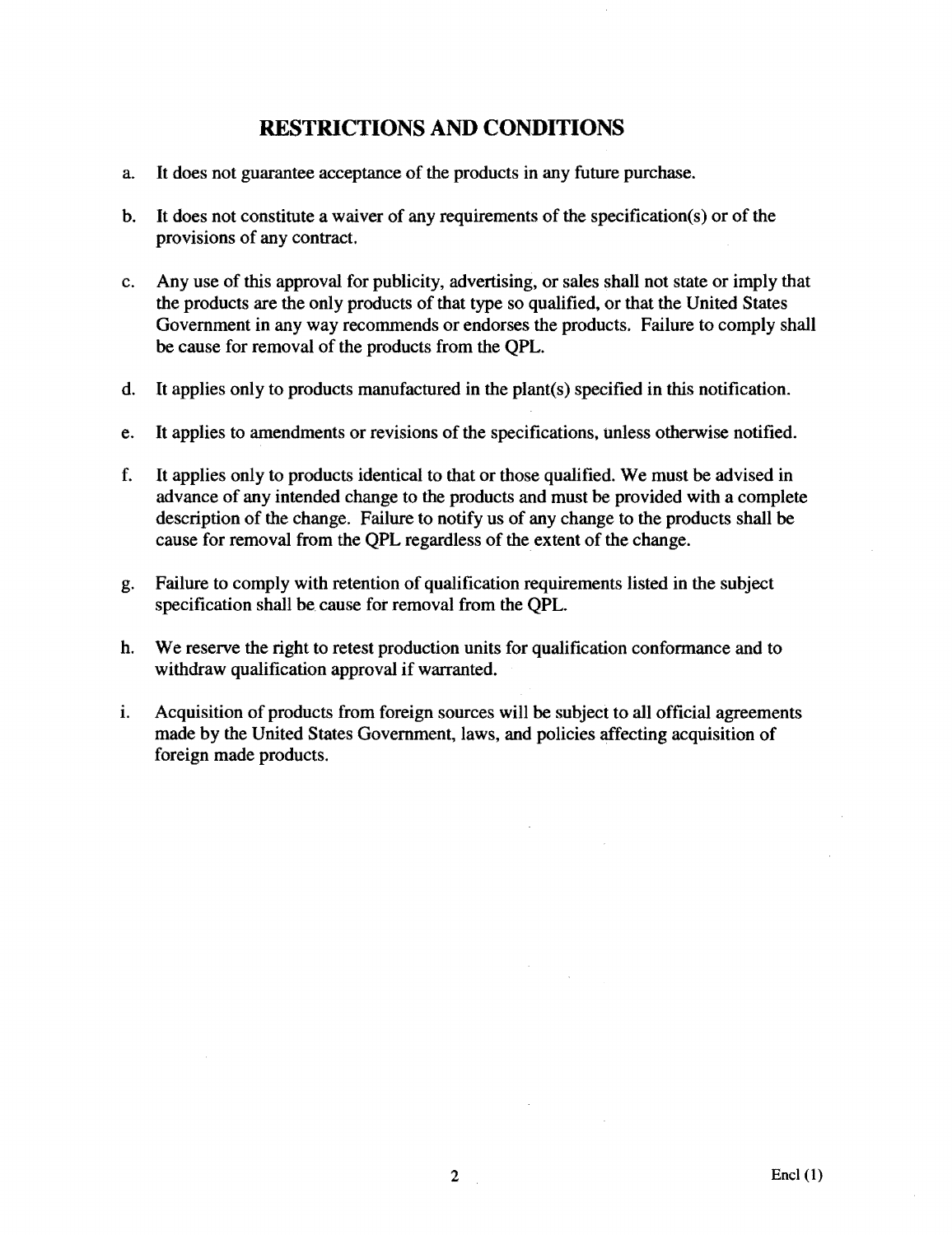# PRODUCTS APPROVED FOR LISTING ON QUALIFIED PRODUCTS LIST (QPL) 27500

# QUALIFICATION TEST REFERENCE: 15443801.AAJ5-31-13

# TYPE OF PRODUCT: Electrical Cable

- 
- QPL ACTION:  $(X)$  Initial Qualification
	- ( ) Qualification by Similarity
	- ( ) Periodic Qualification Re-evaluation
	- ( ) Requalification (to revised or amended specifications)

|         |                                |          | <b>Government Designation</b> |                                |                                                  |  | <b>Manufacturer Designation</b> |                          |          |                                |             |        |  |  |  |  |  |
|---------|--------------------------------|----------|-------------------------------|--------------------------------|--------------------------------------------------|--|---------------------------------|--------------------------|----------|--------------------------------|-------------|--------|--|--|--|--|--|
| Group 1 |                                |          |                               |                                |                                                  |  |                                 |                          |          |                                |             |        |  |  |  |  |  |
| M27500  | $\blacksquare$<br>$\mathbf{A}$ | 30<br>28 | ${\bf E}$<br>EA               | $\mathbf{1}$<br>$\overline{2}$ | $\mathbf U$<br>$\boldsymbol{00}$<br>$\mathbb{R}$ |  | E<br>EA                         | $\bf{0}$<br>$\mathbf{A}$ | 30<br>28 | $\mathbf{1}$<br>$\overline{2}$ | $\mathbf U$ | $00\,$ |  |  |  |  |  |
|         | B                              | 26       | $\mathbf{J}\mathbf{B}$        | 3.                             |                                                  |  | $\mathbf{JB}$                   | $\bf{B}$                 | 26       | 3                              |             |        |  |  |  |  |  |
|         | F                              | 24       | JC                            | $\boldsymbol{4}$               |                                                  |  | JC                              | ${\bf F}$                | 24       | $\overline{\mathbf{4}}$        |             |        |  |  |  |  |  |
|         | G                              | 22       | JD                            | 5                              |                                                  |  | JD                              | ${\bf G}$                | 22       | 5                              |             |        |  |  |  |  |  |
|         | $\bf K$                        | 20       | JE                            | 6                              |                                                  |  | JE                              | $\mathbf K$              | 20       | 6                              |             |        |  |  |  |  |  |
|         | L                              | 18       | LE                            | $\overline{\tau}$              |                                                  |  | LE                              | L                        | 18       | $\tau$                         |             |        |  |  |  |  |  |
|         | N                              | 16       | LH                            |                                |                                                  |  | LH                              | $\mathbf N$              | 16       |                                |             |        |  |  |  |  |  |
|         | $\mathbf{P}$                   | 14       | <b>RA</b>                     |                                |                                                  |  | <b>RA</b>                       | ${\bf P}$                | 14       |                                |             |        |  |  |  |  |  |
|         | $\mathbf R$                    | 12       | RB                            |                                |                                                  |  | RB                              | ${\bf R}$                | 12       |                                |             |        |  |  |  |  |  |
|         | S                              | 10       | RC                            |                                |                                                  |  | RC                              | S                        | 10       |                                |             |        |  |  |  |  |  |
|         | T                              | 8        | <b>RE</b>                     |                                |                                                  |  | <b>RE</b>                       | T                        | 8        |                                |             |        |  |  |  |  |  |
|         | $\mathbf U$                    | 6        | <b>SA</b>                     |                                |                                                  |  | <b>SA</b>                       | $\mathbf U$              | 6        |                                |             |        |  |  |  |  |  |
|         | $\overline{\mathbf{V}}$        |          | <b>TA</b>                     |                                |                                                  |  | TA                              | $\overline{\mathbf{V}}$  |          |                                |             |        |  |  |  |  |  |
|         |                                |          | TK                            |                                |                                                  |  | TK                              |                          |          |                                |             |        |  |  |  |  |  |
|         |                                |          | <b>TL</b>                     |                                |                                                  |  | <b>TL</b>                       |                          |          |                                |             |        |  |  |  |  |  |
|         |                                |          | TM                            |                                |                                                  |  | TM                              |                          |          |                                |             |        |  |  |  |  |  |
|         |                                |          | <b>TN</b>                     |                                |                                                  |  | TN                              |                          |          |                                |             |        |  |  |  |  |  |
|         |                                |          | VA                            |                                |                                                  |  | VA                              |                          |          |                                |             |        |  |  |  |  |  |
|         |                                |          | <b>WA</b>                     |                                |                                                  |  | <b>WA</b>                       |                          |          |                                |             |        |  |  |  |  |  |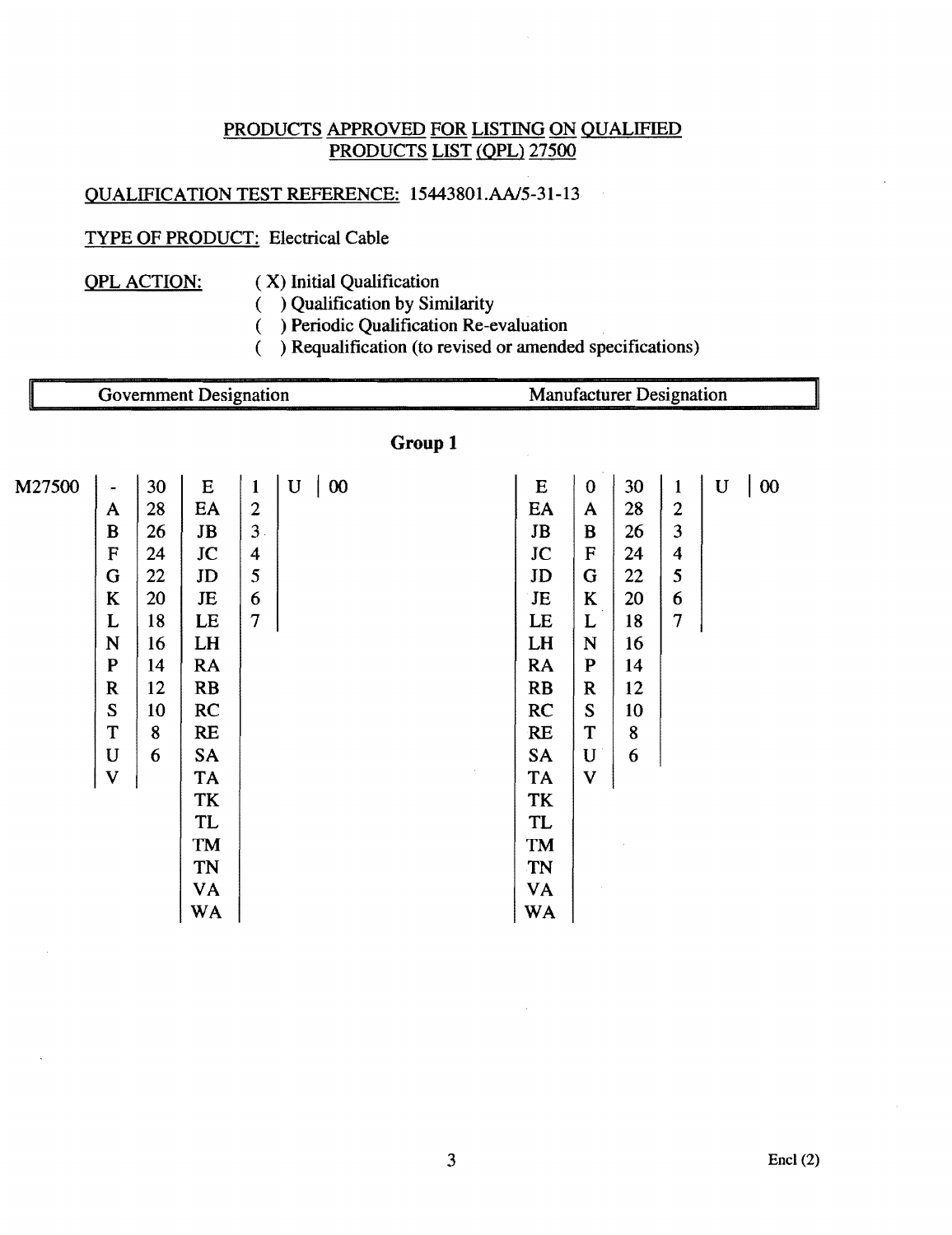Group 6

| M27500 | $\blacksquare$ | 30 | <b>MD</b> | $\mathbf{1}$   | $\mathbf U$<br>$00\,$ | <b>MD</b> | $\mathbf 0$ | 30 | 1              | $00\,$<br>$\mathbf U$ |
|--------|----------------|----|-----------|----------------|-----------------------|-----------|-------------|----|----------------|-----------------------|
|        |                |    |           |                |                       | <b>ME</b> |             | 28 | $\overline{2}$ |                       |
|        | $\mathbf A$    | 28 | <b>ME</b> | $\overline{2}$ |                       |           | A           |    |                |                       |
|        | B              | 26 | MF        | 3              |                       | <b>MF</b> | B           | 26 | 3              |                       |
|        | F              | 24 | <b>MG</b> | 4              |                       | <b>MG</b> | F           | 24 | $\overline{4}$ |                       |
|        | G              | 22 | <b>MH</b> | 5              |                       | <b>MH</b> | G           | 22 | 5              |                       |
|        | K              | 20 | <b>MJ</b> | 6              |                       | <b>MJ</b> | K           | 20 | 6              |                       |
|        | L              | 18 | <b>MK</b> | $\overline{7}$ |                       | <b>MK</b> | L           | 18 | 7              |                       |
|        | N              | 16 | ML        |                |                       | <b>ML</b> | N           | 16 |                |                       |
|        | $\mathbf{P}$   | 14 | <b>MM</b> |                |                       | <b>MM</b> | ${\bf P}$   | 14 |                |                       |
|        | $\bf R$        | 12 |           |                |                       |           | $\mathbf R$ | 12 |                |                       |
|        | S              | 10 |           |                |                       |           | S           | 10 |                |                       |
|        | T              | 8  |           |                |                       |           | T           | 8  |                |                       |
|        | $\mathbf U$    | 6  |           |                |                       |           | U           | 6  |                |                       |
|        | V              |    |           |                |                       |           | $\mathbf V$ |    |                |                       |

**GroupS** 

 $\sim$ 

| M27500 |                       | 30 | <b>SB</b> | 1              | 00<br>$\mathbf{U}$ | <b>SB</b> | $\bf{0}$     | 30 | $\mathbf{1}$            | $\mathbf U$ | $00\,$ |
|--------|-----------------------|----|-----------|----------------|--------------------|-----------|--------------|----|-------------------------|-------------|--------|
|        | $\tilde{\phantom{a}}$ |    |           |                |                    |           |              |    |                         |             |        |
|        | A                     | 28 | <b>SC</b> | $\overline{2}$ |                    | <b>SC</b> | $\mathbf{A}$ | 28 | $\overline{2}$          |             |        |
|        | B                     | 26 | <b>SD</b> | 3              |                    | <b>SD</b> | B            | 26 | 3                       |             |        |
|        | $\mathbf F$           | 24 | <b>SE</b> | $\overline{4}$ |                    | <b>SE</b> | F            | 24 | $\overline{\mathbf{4}}$ |             |        |
|        | G                     | 22 | <b>SM</b> | 5              |                    | <b>SM</b> | G            | 22 | 5                       |             |        |
|        | K                     | 20 | SN        | 6              |                    | SN        | K            | 20 | 6                       |             |        |
|        | L                     | 18 | <b>SP</b> | 7              |                    | <b>SP</b> | L            | 18 | 7                       |             |        |
|        | N                     | 16 | <b>SR</b> |                |                    | <b>SR</b> | N            | 16 |                         |             |        |
|        | $\mathbf P$           | 14 | SS        |                |                    | SS        | $\mathbf{P}$ | 14 |                         |             |        |
|        | $\mathbf R$           | 12 | <b>ST</b> |                |                    | <b>ST</b> | $\mathbf R$  | 12 |                         |             |        |
|        | S                     | 10 | SV        |                |                    | SV        | S            | 10 |                         |             |        |
|        | T                     | 8  | <b>SW</b> |                |                    | <b>SW</b> | T            | 8  |                         |             |        |
|        | U                     | 6  | <b>SX</b> |                |                    | <b>SX</b> | $\mathbf U$  | 6  |                         |             |        |
|        | $\mathbf V$           |    | SY        |                |                    | SY        | $\mathbf{V}$ |    |                         |             |        |

 $\bar{z}$ 

 $\sim$ 

 $\sim$ 

 $\sim$   $\sim$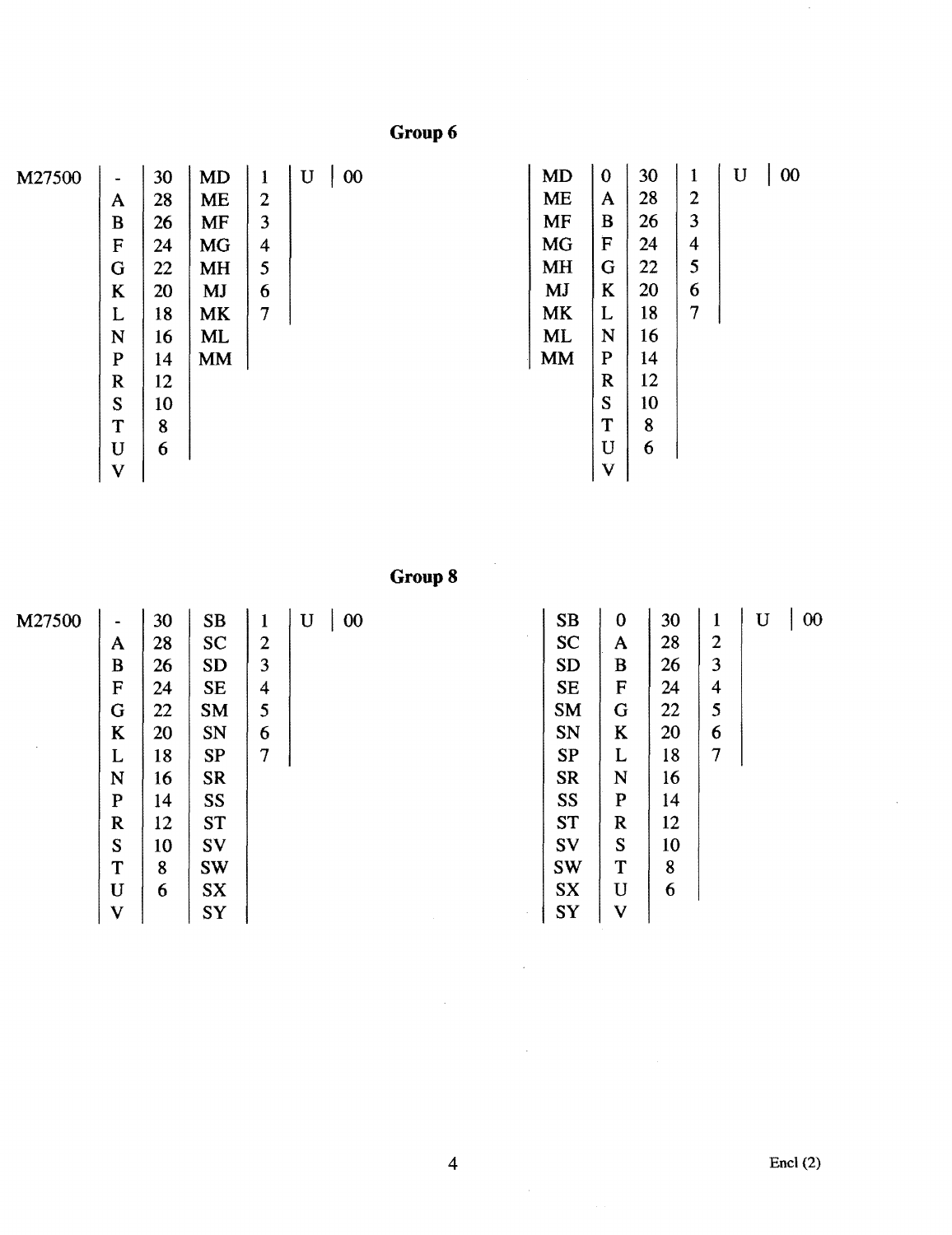**Group 10** 

| M27500 | $\blacksquare$            | 30 | CA        | $\mathbf{1}$   | $\mathbf U$ | $00\,$ |        | CA        | $\bf{0}$     | 30 | 1                       | U | 00 |
|--------|---------------------------|----|-----------|----------------|-------------|--------|--------|-----------|--------------|----|-------------------------|---|----|
|        | A                         | 28 | CB        | $\overline{2}$ |             |        |        | CB        | A            | 28 | $\mathbf{2}$            |   |    |
|        | B                         | 26 | CC        | 3              |             |        |        | CC        | B            | 26 | 3                       |   |    |
|        | F                         | 24 | TE        | 4              |             |        |        | TE        | F            | 24 | $\overline{\mathbf{4}}$ |   |    |
|        | G                         | 22 | <b>TF</b> | 5              |             |        | $\sim$ | <b>TF</b> | G            | 22 | 5                       |   |    |
|        | K                         | 20 | <b>TG</b> | 6              |             |        |        | <b>TG</b> | K            | 20 | 6                       |   |    |
|        | L                         | 18 | <b>TH</b> | 7              |             |        |        | <b>TH</b> | L            | 18 | 7                       |   |    |
|        | N                         | 16 |           |                |             |        |        |           | N            | 16 |                         |   |    |
|        | P                         | 14 |           |                |             |        |        |           | $\mathbf{P}$ | 14 |                         |   |    |
|        | $\bf R$                   | 12 |           |                |             |        |        |           | $\mathbf R$  | 12 |                         |   |    |
|        | S                         | 10 |           |                |             |        |        |           | S            | 10 |                         |   |    |
|        | T                         | 8  |           |                |             |        |        |           | T            | 8  |                         |   |    |
|        | $\mathbf U$               | 6  |           |                |             |        |        |           | U            | 6  |                         |   |    |
|        | $\boldsymbol{\mathrm{V}}$ |    |           |                |             |        |        |           | $\mathbf V$  |    |                         |   |    |

 $\cdot$